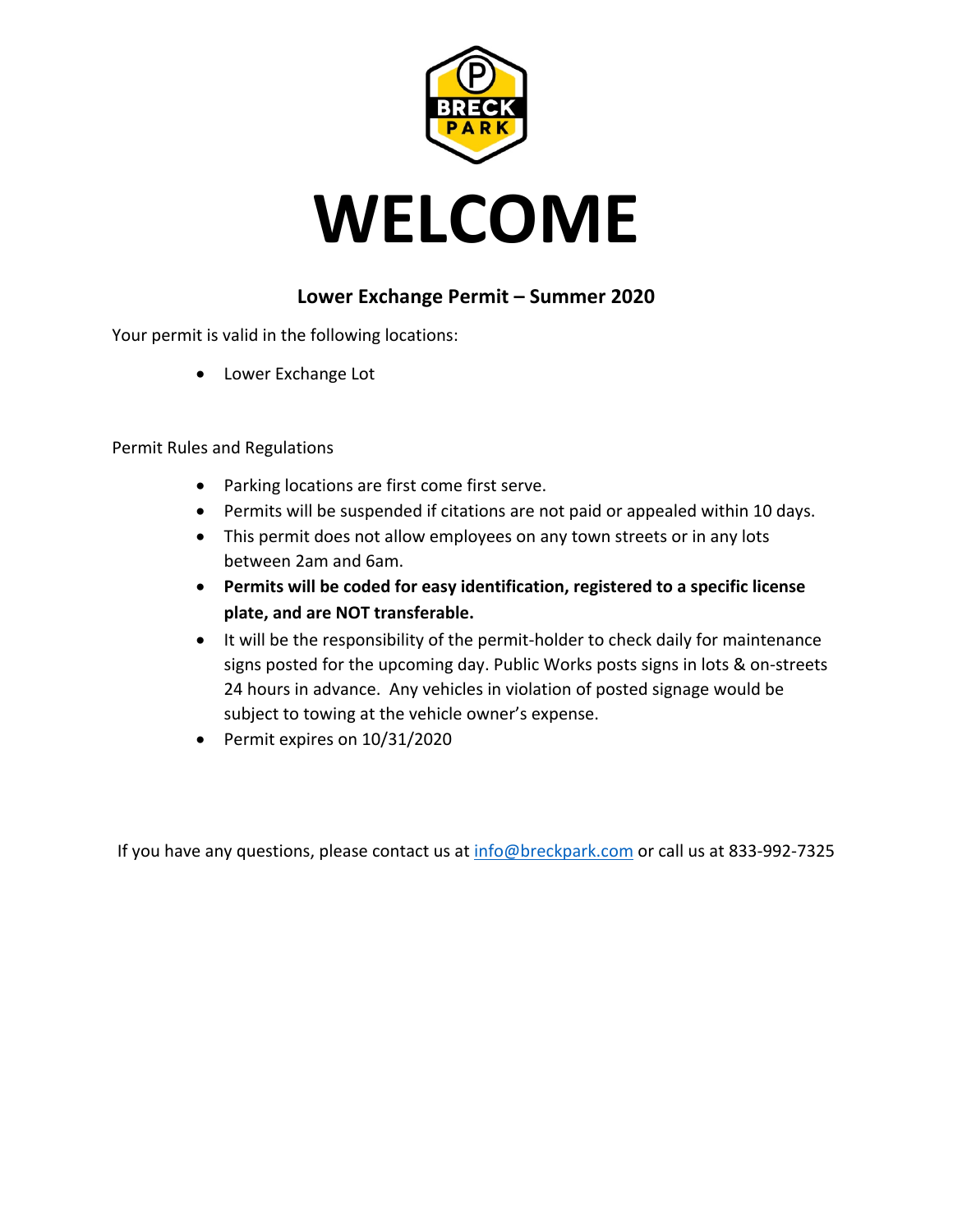



## **Resident East Permit – Summer 2020**

Your permit is valid in the following locations:

- French Street
- French Street Lot
- Klack Placer Lot
- 500 block of High Street

Permit Rules and Regulations

- Parking locations are first come first serve.
- Permits will be suspended if citations are not paid or appealed within 10 days.
- **Permits will be coded for easy identification and registered to a specific license plate.**
- It will be the responsibility of the permit-holder to check daily for maintenance signs posted for the upcoming day. Public Works posts signs in lots & on-streets 24 hours in advance. Any vehicles in violation of posted signage would be subject to towing at the vehicle owner's expense.
- Any attempt to alter the permit shall immediately render the permit invalid
- Parking lots may not be used for storage. No exceptions.
- Permit requests will be initially reviewed on a case-by-case basis by the Town's Community Development Department based upon any applicable past development permits, the current accessibility to your property, and the permitted uses for your property.
- Permits expire 10/31/2020

If you have any questions, please contact us at info@breckpark.com or call us at (833) 992 7325